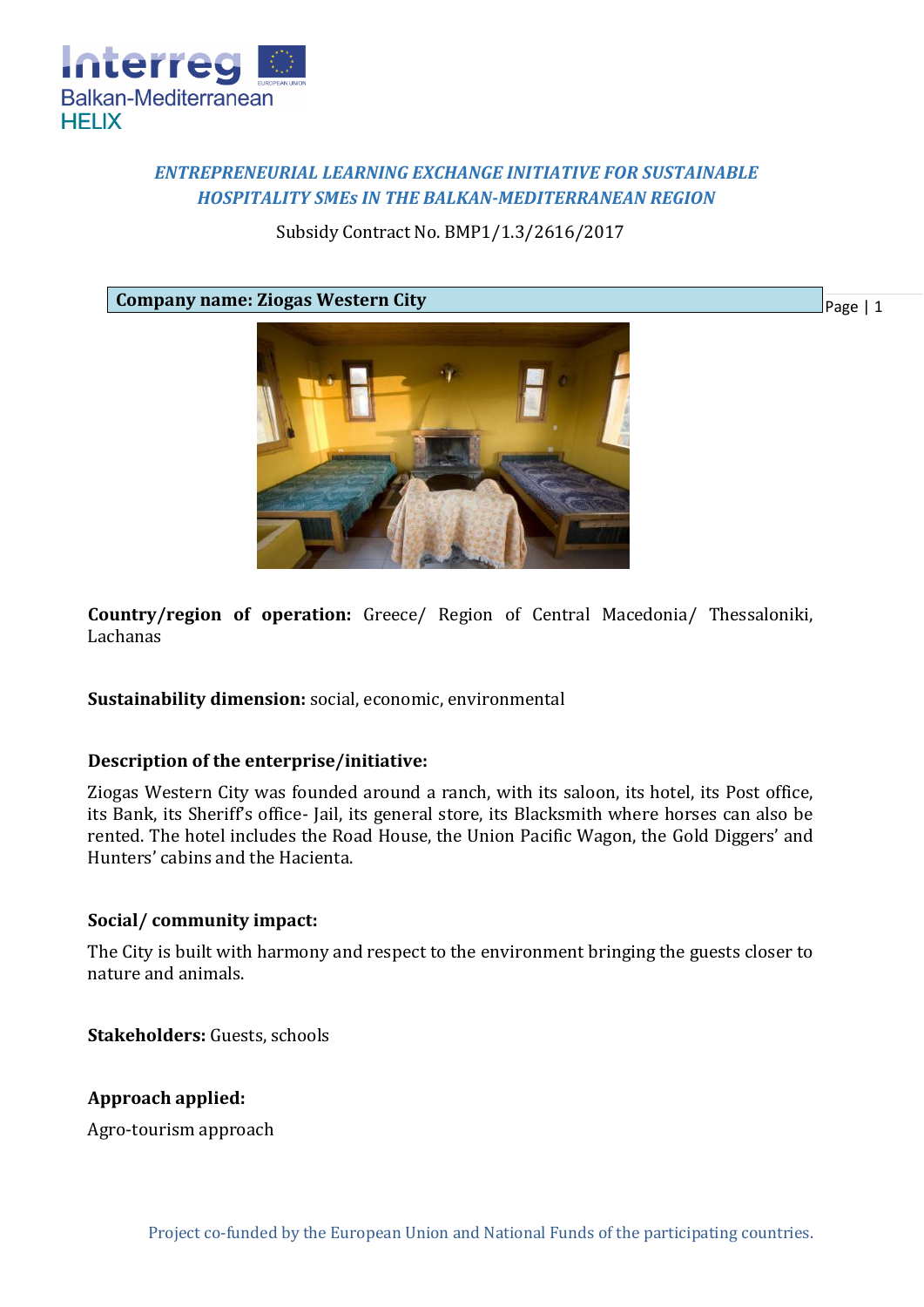

## **Innovation applied:**

Ziogas Western City offers educational programs for kids, entitled "An introduction to the world of horses". Visits include a lecture- diving deep into the mysteries of the lives of horses, Horseback riding on fenced areas, Archery, Shooting, Touring around Ziogas Western City and Z-Deadwood City Zoo Park. All these activities take place under the supervision of experienced people.

Page | 2



# **Sustainability of the business model:**

The agro-touristic model promoted by the thematic city can bring many economic and noneconomic benefits for the entrepreneurs, visitors and communities. On the one hand, the visitors can enjoy recreation and leisure agricultural activities, while, on the other hand, the entrepreneurs have the opportunity to increase their income. In this sense, local natural and cultural heritage -based on agriculture- is preserved and the local community is economically enhanced (increase of local employment and promotion of local businesses, such as restaurants and shops) (Broccardo et al, 2017; Tew & Barbieri, 2012), while, at the same time, education and environmental awareness is promoted (Zoto et al, 2013).

**Key success factors:** Quality of accommodation, sales of own and/or local products, guided tours, learning activities, complete tourism packages, support and participation of local government, sufficient funds for tourism development, cooperation with local businesses (Broccardo et al, 2017; Komppula, 2014; Tew & Barbieri, 2012).

**Challenges and problems:** Isolation from important tourist attractions, responding to market opportunities, seasonality, small scale character of the business, limited support system for small businesses, need for significant investment beyond the business' capacity, matching the quality of products and services to tourists demands and expectations, having the skills and the resources for effective marketing (Doh et al, 2017; Tew & Barbieri, 2012; Sharpley, 2002).

### **Year when the enterprise was created:** 1996